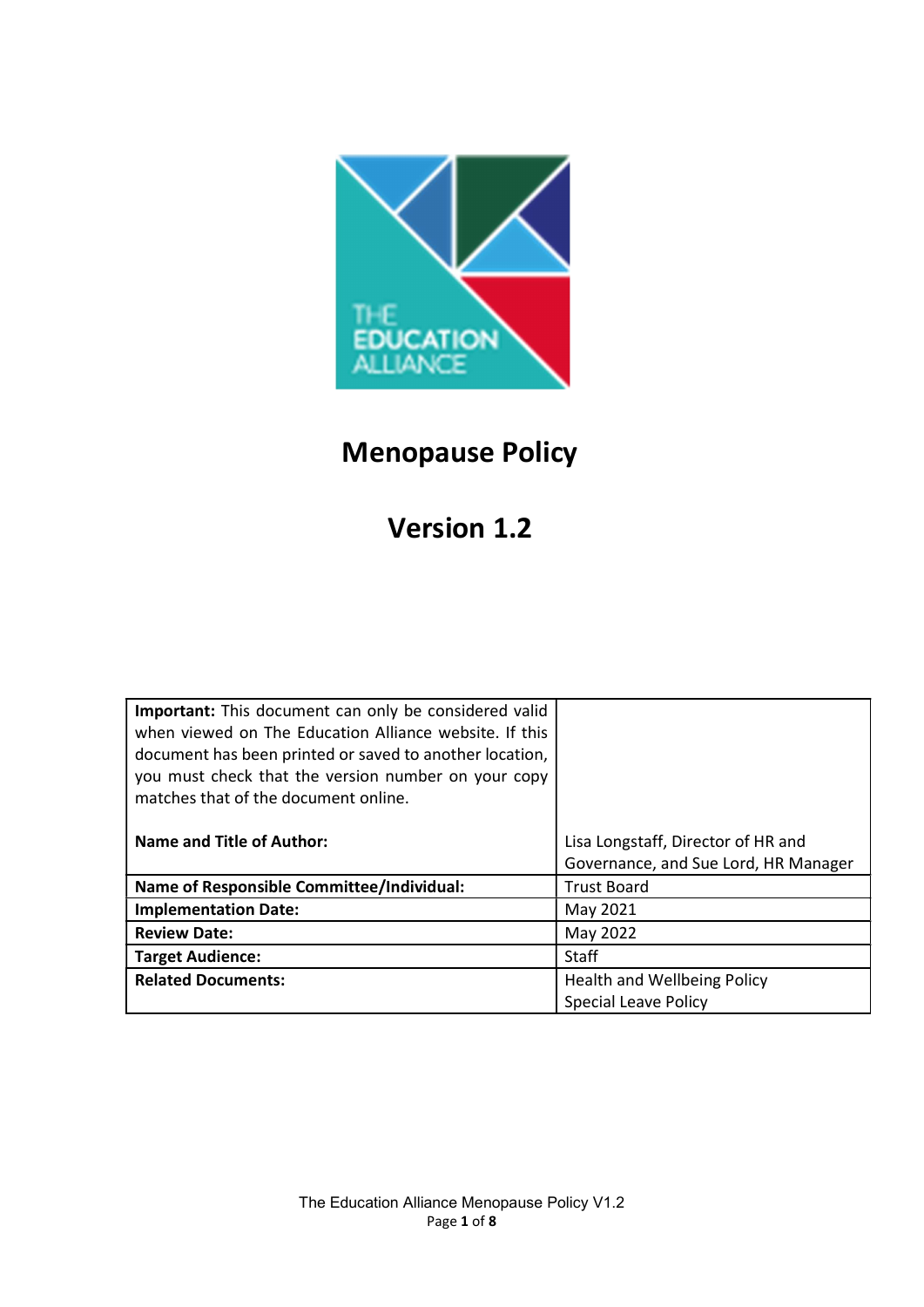## **Contents**

| <b>Section</b>                                                    | Page |
|-------------------------------------------------------------------|------|
| <b>Policy Statement</b>                                           | 3    |
| 1. Purpose                                                        | 3    |
| <b>Scope</b><br>2.                                                | 3    |
| 3. Roles and Responsibilities                                     | 3    |
| 4. Equality and Diversity                                         | 4    |
| <b>Stages and Supportive Measures</b><br>5.                       | 4    |
| <b>Supportive Organisations</b><br>6.                             |      |
| Monitoring Compliance with and Effectiveness of this Policy<br>7. | 6    |
| <b>Review</b><br>8.                                               | 6    |
| <b>Appendices</b>                                                 |      |

| Appendix 1 – Guide for Supporting staff |  |
|-----------------------------------------|--|
|                                         |  |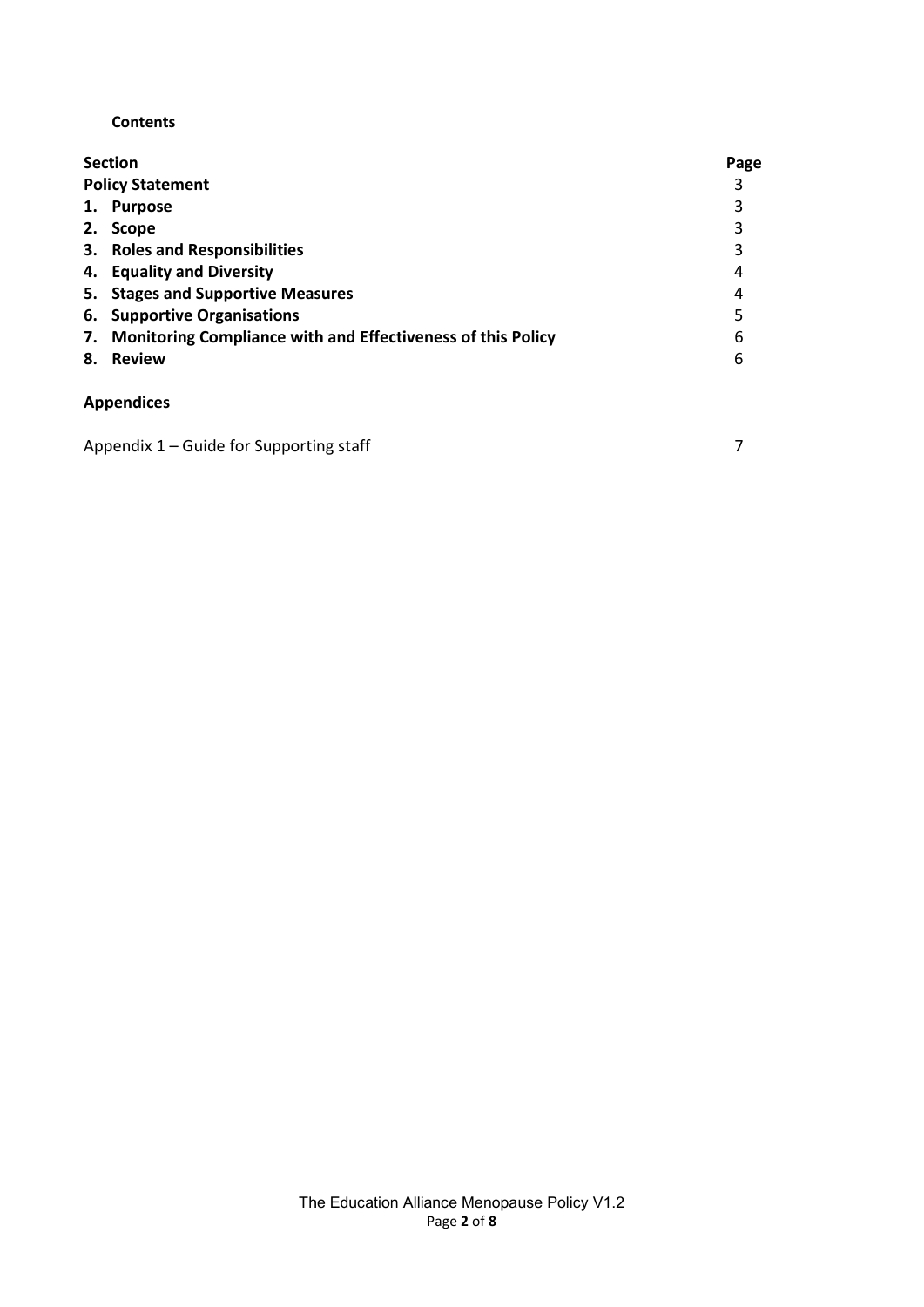#### POLICY STATEMENT

We are here to make great schools and happier, stronger communities so that people have better lives. We do this by:

- Always doing what is right
- Trusting in each other and standing shoulder to shoulder
- Doing what we know makes the difference

Doing what is right means always acting with integrity, in the interests of others and being honest, open and transparent.

This policy recognises that the menopause is an equality and occupational health and safety issue and that there may need to be appropriate flexibility, support, and adjustments during the time of change before, during and after the menopause. The Education Alliance (the 'trust') has a positive attitude towards the menopause and will treat all individuals with dignity and respect during this time, ensuring the workplace does not aggravate symptoms. The trust is committed to ensuring that we all feel confident in discussing menopausal symptoms openly, without embarrassment, and are able to request support and adjustments in order to continue to work safely.

### 1. PURPOSE

The trust acknowledges that change before, during and after the menopause can be significant, challenging and can affect levels of confidence and self-esteem. Staff can feel too embarrassed to seek help and to share the difficulties they are experiencing. We aim to reduce the stigma and embarrassment and through sharing concerns, joint solutions can be found. We are also aware that the Health and Safety at Work Act 1974 requires that we ensure the health, safety, and welfare of our staff. In addition, in line with the Equality Act 2010, we have a duty not to discriminate and staff should be treated with respect in terms of their age and gender. Any detrimental treatment of staff related to the menopause could represent direct or indirect sex discrimination and conditions which are linked to the menopause require reasonable adjustments.

The aim of this policy is to encourage staff to talk more openly about the menopause, and to encourage managers and staff to work together to seek solutions to challenges and difficulties staff might experience or face. We also aim to ensure that conditions in the workplace do not aggravate menopausal symptoms, and that appropriate adjustments and support are easily accessible. We aim to achieve a fair and consistent approach, whilst also recognising that each individual experience of the menopause and perimenopause is unique to that individual. We intend to reduce sickness absence due to menopausal symptoms and retain valued staff, assisting them to maintain good levels of health and wellbeing, confidence and self-esteem.

#### 2. ROLES AND RESPONSIBILITIES

The Trust Board and the CEO are responsible for ensuring this policy is applied fairly and consistently across the Trust.

The Local Governing Bodies and Headteachers are responsible for monitoring the application of this policy within their respective schools.

The HR Department is responsible for overseeing the introduction, implementation, monitoring, and review of this policy and will report to the CEO, the Trust Board and Local Governing Bodies as required. The HR Department will also provide advice, guidance and support in the implementation

> The Education Alliance Menopause Policy V1.2 Page 3 of 8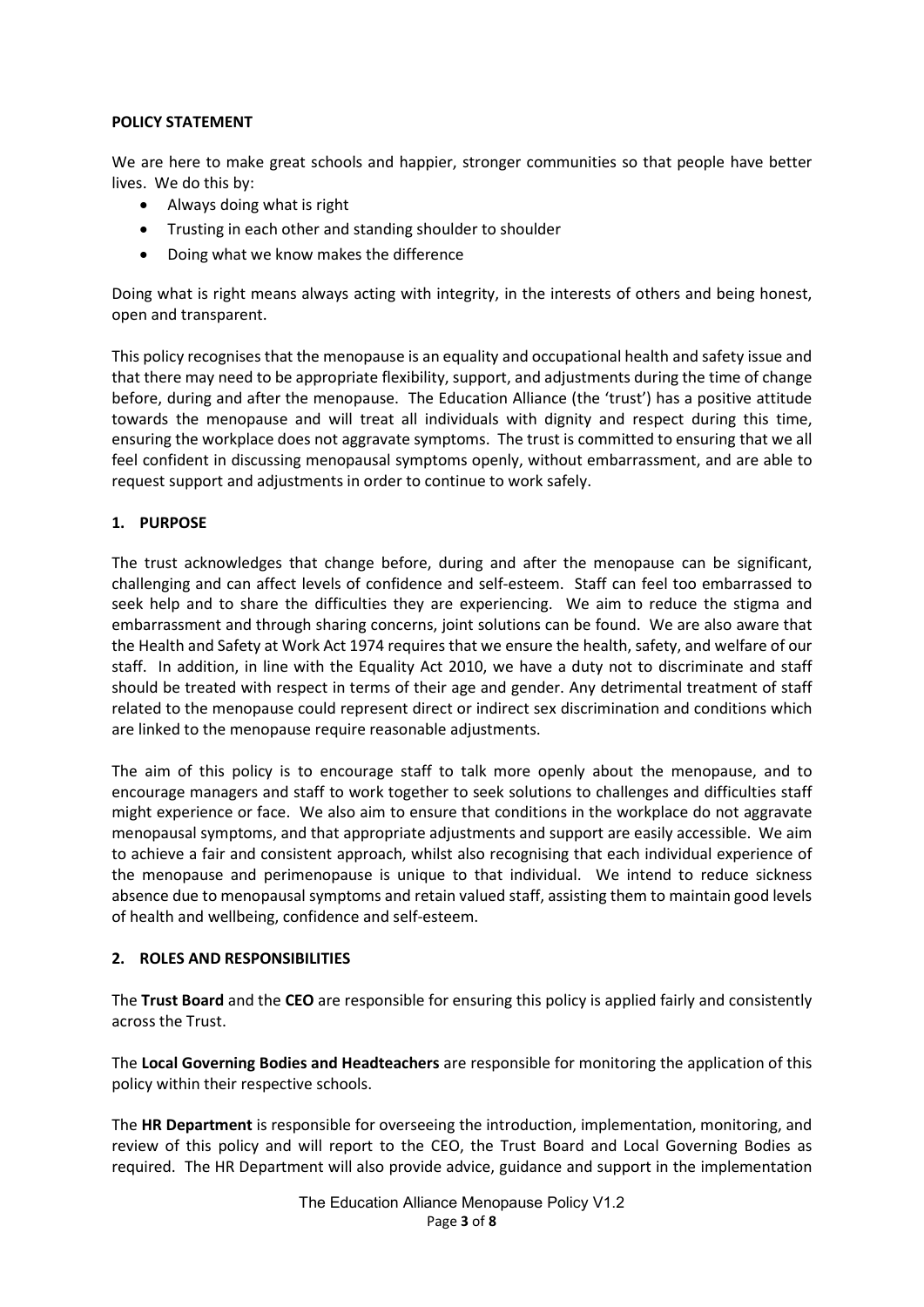of this policy, acting as a point of contact for staff, managers, Headteachers and the CEO. The HR Department will ensure that this policy is implemented fairly and consistently.

Managers must ensure they respond sensitively, supportively and professionally to staff experiencing challenges relating to the menopause. Managers are encouraged to seek advice and guidance from the HR Department as and when required, and to look to jointly solve problems, considering potential workplace adjustments as appropriate. Managers should listen and respond sympathetically. They should familiarise themselves with this policy, be aware of the potential impact the menopause can have, and provide a safe place for staff to speak openly and honestly.

Employees are responsible for looking after their health and being open and honest, contributing to a respectful and healthy working environment, and being willing to help and support colleagues. The ethical leadership framework supports this, and by encouraging staff with menopausal symptoms to talk to others and seek support, we hope we are able to alleviate symptoms, anxiety and worry.

## 3. EQUALITY AND DIVERSITY

The trust is committed to:

- Promoting equality and diversity in its policies, procedures and guidelines, adhering to the Equality Act 2010.
- Delivering high quality teaching and services that meet the diverse needs of its student population and its workforce, ensuring that no individual or group is disadvantaged.
- Conditions linked to the menopause may meet the definition of an 'impairment' under the Equality Act and require reasonable adjustments.

#### 4. STAGES AND SUPPORTIVE MEASURES

There are various stages to the menopause, as follows:

- Perimenopause (the period of hormonal change leading up to the menopause, which can last up to 5 years, and can include a variety of symptoms)
- Menopause (this usually occurs between the ages of 45-55, although around 1% do experience the menopause before the age of 40)
- Medical/surgical menopause. It is possible that ovaries can be damaged by treatments such as chemotherapy, radiotherapy or surgery which can mean that the menopause can be experienced at any age, and for some the loss of fertility can be extremely hard to bear. In such circumstances, we should offer confidential counselling and emotional support via the Employee Assistance Programme, signposting to external services, and/or support via the Occupational Health Department.
- Those undergoing treatment for conditions such as endometriosis and infertility may experience menopausal symptoms whilst receiving treatment

The menopause can result in temporary psychological issues, such as depression, anxiety, panic attacks, mood swings, irritability, issues with their memory and loss of confidence. The trust has a range of resources that may be helpful, which can be accessed via HR. Those resources can be helpful for employees experiencing the menopause, and for colleagues and managers wishing to increase their knowledge and understanding to enable them to support colleagues more effectively.

The trust will educate and inform managers and staff to be aware of the impact of the menopause, taking account of the particular circumstances in schools, and the potential symptoms of menopause, as well as the ways in which we can support those experiencing menopausal symptoms. Where employees feel uncomfortable talking about their menopausal symptoms with their line manager,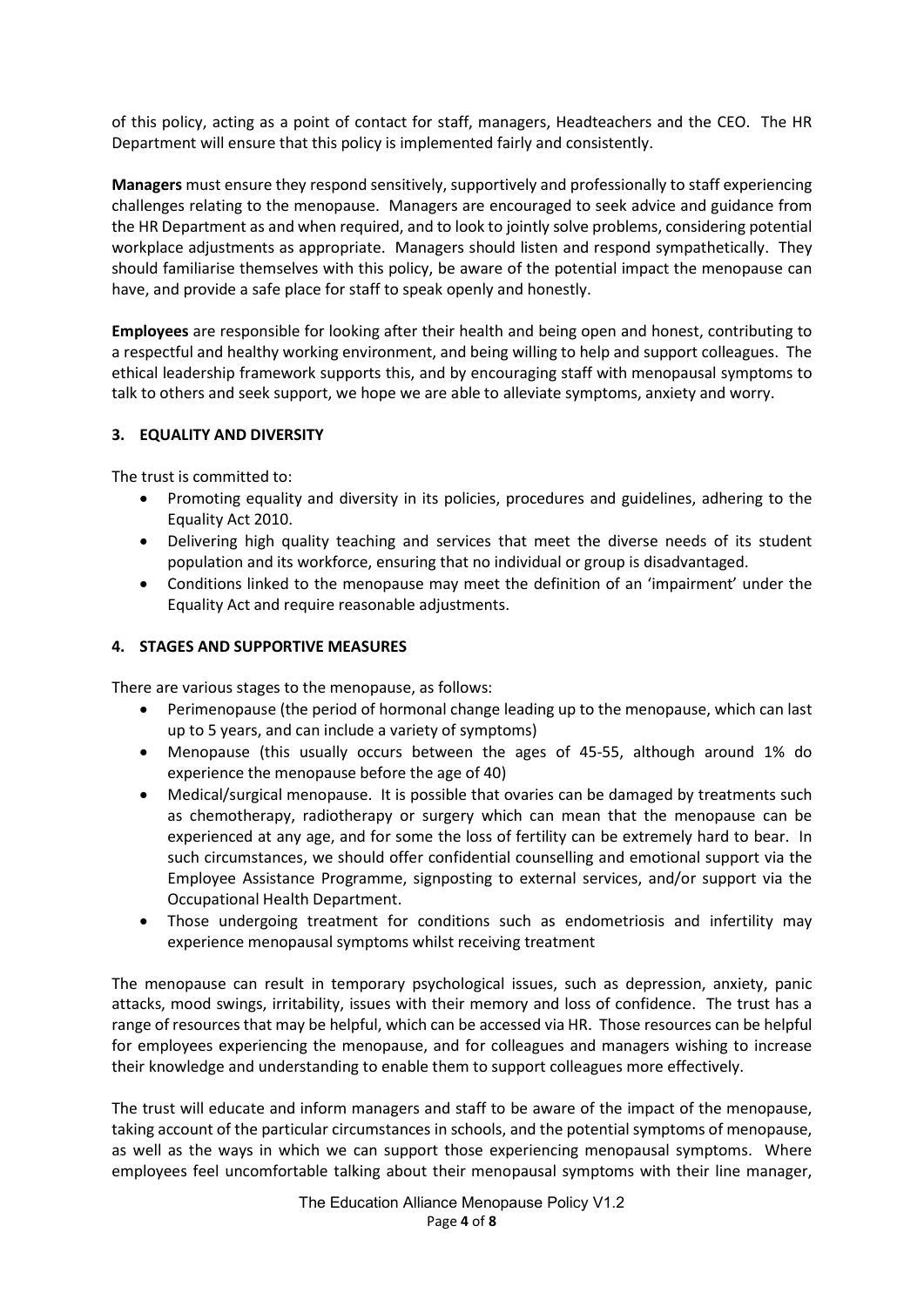they can contact the HR Department, who will be happy to support them sensitively and confidentiality will always be respected.

When seeking solutions, risk assessments and wellness action plans can assist in enabling the individual's specific needs and issues to be fully considered and potential options explored. They may include issues such as temperature, ventilation, access to toilet facilities and cold water. Supportive measures may include leaving doors and windows open (where feasible and safe), provision of fans, fitting blinds to windows, cover arrangements to enable access to toilet facilities and cold water, and the potential for flexible working arrangements. The trust has a variety of roles and risk assessments will be individual and specific to the person and their circumstances.

Where actions and adjustments are agreed, managers should make a note of them (e.g. via a risk assessment) and the manager and employee should jointly monitor the achievement of actions and adjustments and their impact on the issues initially highlighted. Where adjustments do not have the desired impact, and symptoms remain the same or worsen over time, the line manager and employee may agree to an occupational health referral. The Occupational Health Department can assess, provide advice and guidance, and signpost to other appropriate sources of help and advice.

Schools will ensure that a range of products are placed in staff toilets, to ensure employees are able to manage emergency situations discreetly.

### 5. SUPPORTIVE ORGANISATIONS

There are a number of specialist organisations who can offer support to individuals before, during and after the menopause, including the following:

- The trust's Employee Assistance Programme is able to provide specialist and confidential advice and counselling 24/7 and menopause resources can be accessed via their website (details available from HR)
- NHS Guidance on Menopause provides comprehensive advice on symptoms and treatment options available: www.nhs.uk/conditions/menopause
- Menopause Exchange Helpline can be contacted on 020 8420 7245 and their newsletters provide information and advice: www.menopause-exchange.co.uk
- Education Support Partnership Helpline provides support 24/7 at 08000 562561 or via text on 07909341229. Useful resources can be accessed at: https://www.educationsupport.org.uk/blogs/teaching-and-menopause
- British Menopause Society provides a wealth of information and guides on the menopause and all aspects of post reproductive health: thebms.org.uk. This is primarily aimed at health care professionals and the Women's Health Concern is the patient arm of the British Menopause Society providing factsheets, articles, FAQs and further reading links: www.womens-health-concern.org
- Daisy Network is a charitable organisation providing support and guidance for all experiencing premature menopause: www.daisynetwork.org.uk
- Menopause Matters provides easily accessible information about the menopause, including treatments available and what steps to take: www.menopausematters.co.uk

The Education Alliance Menopause Policy V1.2 Page 5 of 8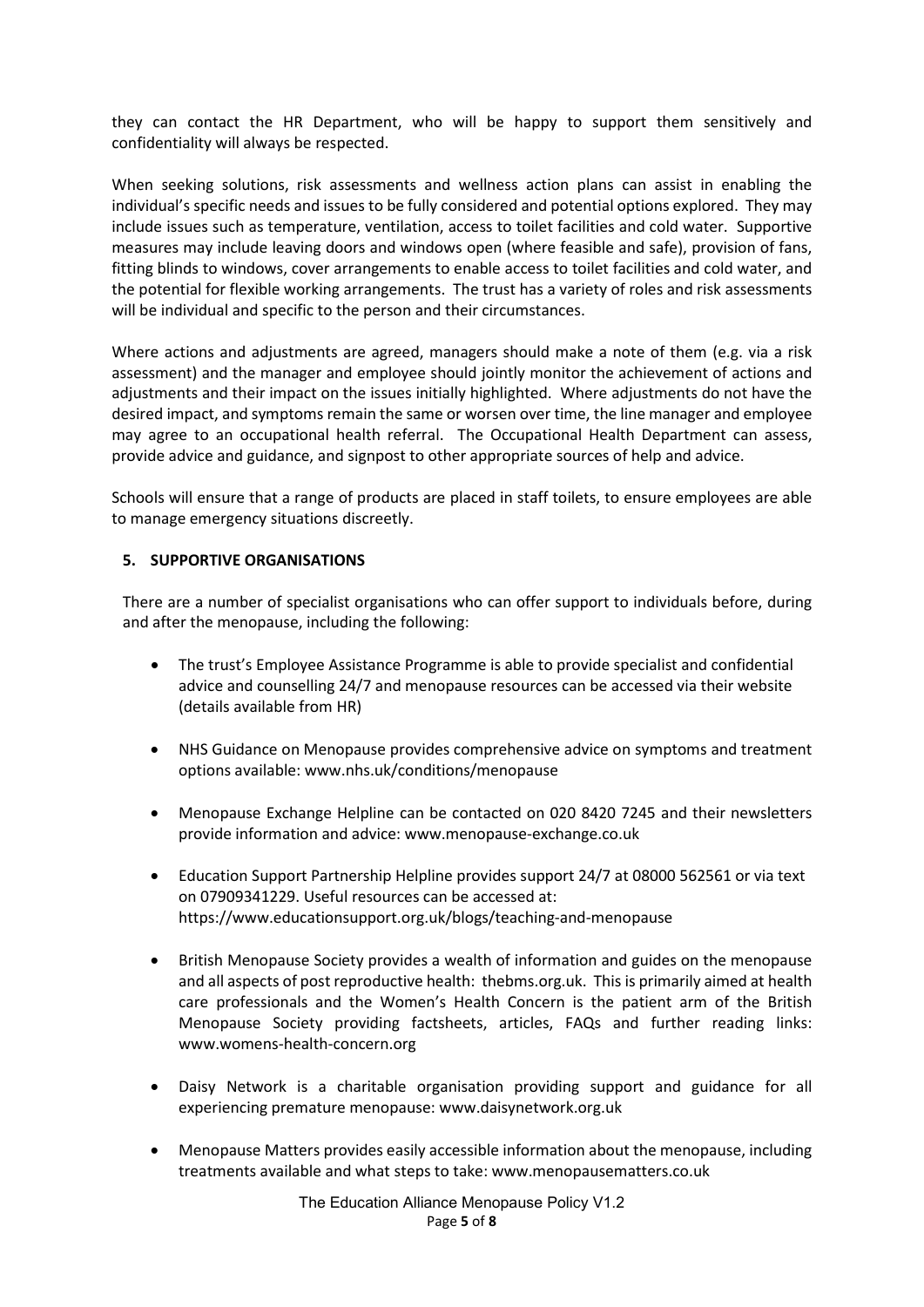- Menopause Café is a discussion group to gather to eat cake, drink tea and discuss the menopause in a friendly and easily accessible way: www.menopausecafe.net
- Henpicked is an online community providing 'lunch and learn' videos with industry wide experts: www.henpicked.net
- Simply Hormones provides blogs and articles about the menopause and the opportunity to sign up to receive a free menopause survival kit, newsletters and updates: www.simplyhormones.com
- Simply Hormones Menopause: A Guide for Men provides information and helpful hints to help men understand more about the menopause: www.simplyhormones.com/men-andthe-menopause

Support and information can also be provided by the HR Department, Occupational Health Service and Trade Unions.

### 6. MONITORING COMPLIANCE WITH AND EFFECTIVENESS OF THE POLICY

The HR Department, Local Governing Bodies and Headteachers will monitor effectiveness and compliance of this policy and procedure.

### 7. REVIEW

This policy will be reviewed within one year of the date of implementation via the trust's Trade Union Forum.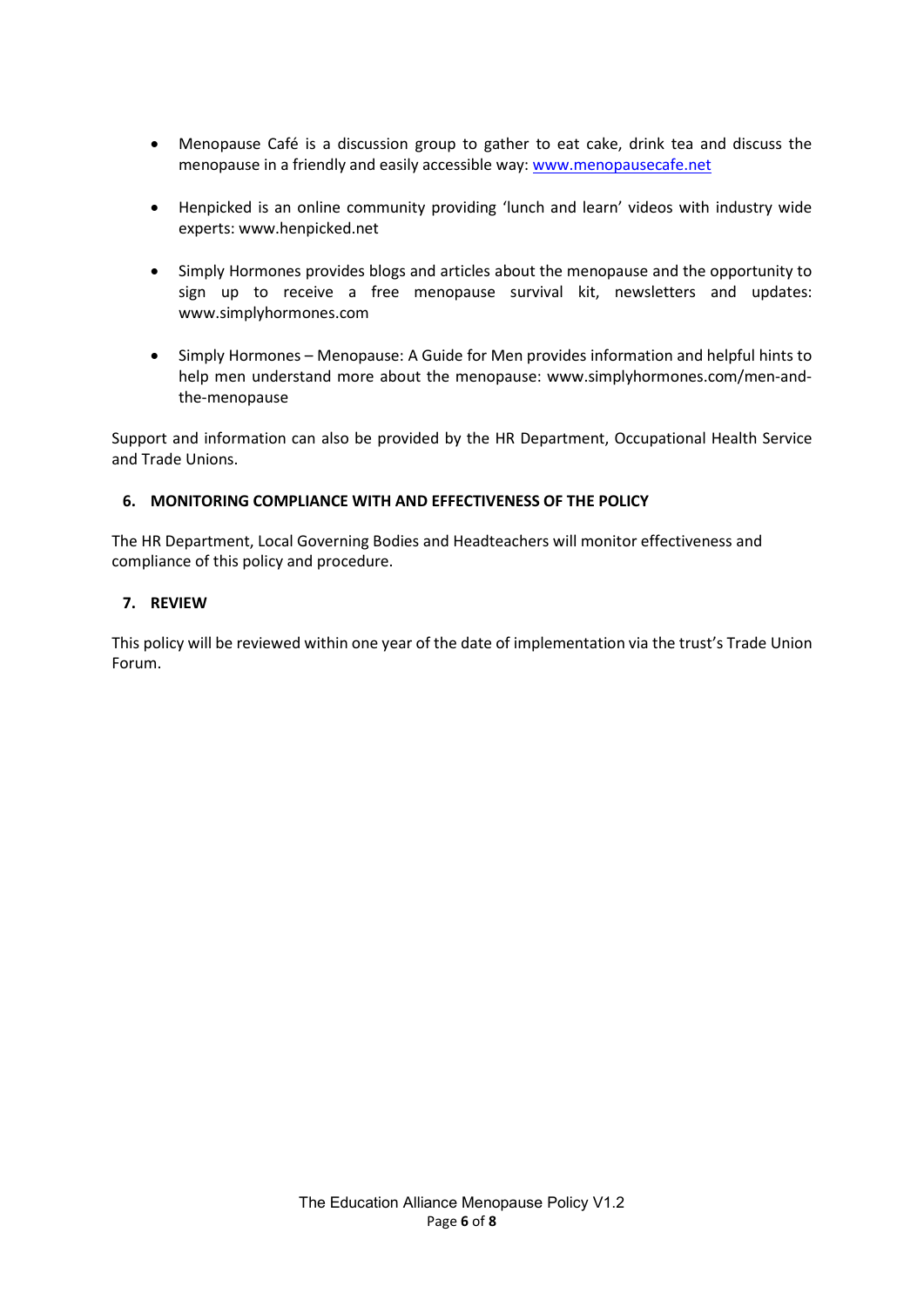#### Appendix 1

#### Guide for Supporting Staff Before, During and After the Menopause

#### Introduction

This guide is based on the CIPD guide, 'The Menopause at Work', published in March 2019 and, the ACAS Guide to Menopause at Work. The CIPD report that of those who are negatively affected by the symptoms at work: 65% were less able to concentrate; 58% experienced more stress; 52% said they felt less patient with others; 30% had taken sick leave but had not felt able to say the real reason for their absence. The menopause is best described as a 'transition' rather than a one-off event and for some, symptoms last about four years, for others up to twelve years. According to the Wellbeing of Women survey in 2016, one in four women even considered leaving their jobs because of their symptoms in the workplace. It is a natural stage of life experienced by half of the workforce at some point, yet it can be a taboo subject. Often a few simple changes to a person's working environment can make a world of difference and reduce the impact of their symptoms.

We aim to help staff to talk more openly about the menopause and to encourage managers and staff to work to work together to respond appropriately to concerns.

We encourage staff to:

- Talk more openly about the menopause
- Seek joint solutions to the challenges and difficulties
- Provide support
- Refer to the appropriate help

#### Recognise the symptoms

The menopause can cause a wide range of physical and psychological symptoms that can last for several years. Everyone is different and some of the most typical symptoms include:

- Hot flushes
- Sleep disturbance that can make people feel tired and irritable
- Night sweats
- Psychological issues such as mood disturbances, anxiety and/or depression
- Irregular periods
- Muscle and joint stiffness, aches, and pains
- Recurrent urinary tract infections
- Headaches
- Weigh gain
- Palpitations
- Skin changes
- Reduced sex drive

#### Seek solutions

Supporting those experiencing the menopause is crucial and simple steps to jointly find solutions to concerns raised include:

• Providing sensitive and confidential support

• Ensuring conversations are friendly, honest and in private so they are as relaxed as they can be in the circumstances and will not be disturbed

> The Education Alliance Menopause Policy V1.2 Page 7 of 8